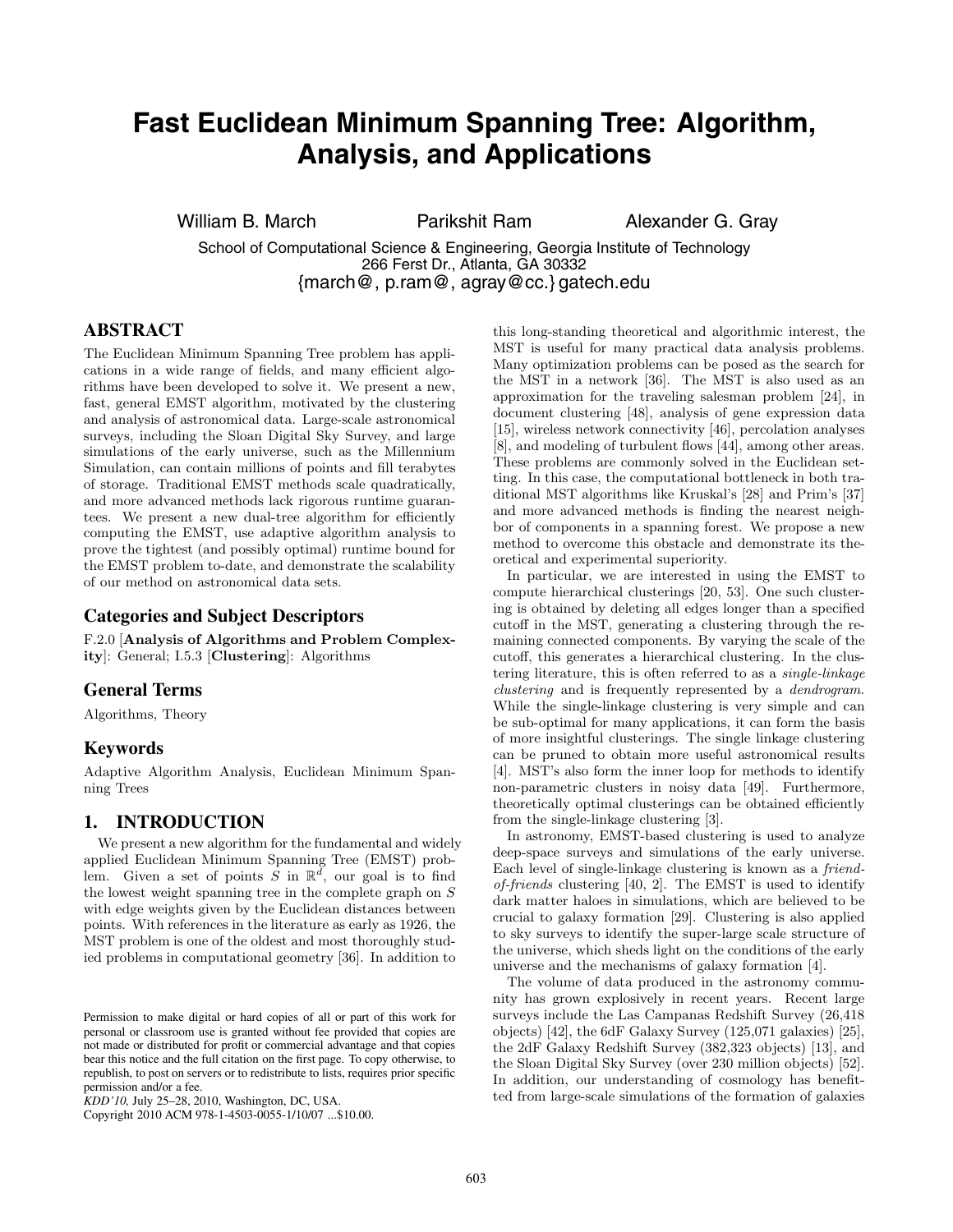and conditions in the early universe. For example, the Millennium Simulation [43] contains over 1 billion points and produces terabytes of output. The analysis of the current structure of the universe as revealed in the large sky surveys and comparison to the predictions of theories in simulations are the keys to understanding the origins of the cosmos and validating new models, including verification of dark matter and dark energy. This in turn requires the ability to compute minimum spanning trees quickly and accurately for very large data from a variety of distributions.

**Adaptive Analysis.** Traditional approaches to algorithm analysis use the running time for the worst possible input as an upper bound for the running time of all instances. This often leads to overly pessimistic bounds due to a few pathological inputs. Adaptive analysis seeks to improve these results by considering properties of the inputs in the analysis. By bounding the runtime in terms of these properties, one can obtain tighter and more informative bounds. Adaptive analysis has been successfully applied to many fundamental problems including searching in lists [6], merging arrays [14], sorting [16], and the convex hull problem [27]. Despite these successes, the difficulty of characterizing the inputs in relation to the problem has limited the number of applications.

**Our Contribution.** We present a new Euclidean minimum spanning tree algorithm, DUALTREEBORUVKA. Using the dual-tree algorithmic framework [22], we can efficiently compute the shortest edge between components in a spanning forest, thus overcoming the bottleneck of most EMST methods. We show:

- The **first application of adaptive algorithm analysis to the EMST problem** in order to achieve tighter and more precise runtime bounds to-date.
- The **asymptotically fastest EMST runtime:**

#### $O(N \log N \alpha(N)) \approx O(N \log N)$

where  $\alpha(N)$  is related to the functional inverse of Ackermann's function and  $\alpha(10^{80}) \leq 4$ . Our analysis, unlike some previous work, accounts for complexity of tracking connected components in a partial MST and reduces the difference between upper and lower bounds to a factor of  $\alpha(N)$ .

• The **fastest experimental results** compared to the previous state-of-the art, the GeoMST2 algorithm [31] and Bentley and Friedman's kd-tree-based method [5], on a range of synthetic and natural data sets, including both high- and low-dimensional data and data from astronomical surveys and simulations.

**Paper Outline.** We review MST algorithms, both general and Euclidean, and their runtime bounds in section 2. In section 3, we define certain inherent properties of a dataset that are necessary to characterize the difficulty of computing the MST. In section 4, we describe the DualTreeBoruvka algorithm and bound the running time of the covertree-based version in section 5. In section 6, we compare our algorithm to several competing methods with empirical timings for synthetic data and astronomical surveys, and we conclude in section 7.

## **2. RELATED WORK**

Many MST algorithms rely on Tarjan's blue rule [45], which says the minimum weight edge across any edge cut is in the minimum spanning tree. This allows us to greedily form cuts in the graph and add the minimum weight edge across each. Algorithms using this rule include Kruskal's [28] and Prim's [37], which require  $O(m \log n)$  and  $O(m+n \log n)$ time, respectively, on a graph with  $n$  points and  $m$  edges. Both algorithms maintain one or more components in spanning forest and use the cut between one component of the forest and the rest of the graph, adding the edges found in this way one at a time.

**Boruvka's Algorithm.** In this work, we focus on the earliest known minimum spanning tree algorithm, Borůvka's algorithm, which dates from 1926. See [32] for a translation and commentary on Boruvka's original papers. As in Kruskal's algorithm, a minimum spanning forest is maintained throughout the algorithm. Kruskal's algorithm adds the minimum weight edge between any two components of the forest at each step, thus requiring  $N-1$  steps to complete. Borůvka's algorithm finds the minimum weight edge incident with each component, and adds all such edges, thus requiring at most  $log N$  steps and a total running time of  $O(m \log n)$ . We define the *nearest neighbor pair* of a component C as the pair of points  $q \in C, r \notin C$  that minimizes  $d(q, r)$ . Finding the nearest neighbor pair for each component and adding the edges  $(p, q)$  to the forest is called a *Boruvka step*. Boruvka's algorithm then consists of forming an initial spanning forest with each point as a component and iteratively applying Boruvka steps until all components are joined.

**General MST Algorithms.** More recently, sophisticated algorithms have been developed for the MST problem on general graphs. Fredman & Tarjan [17] showed a bound of  $O(m \log^* n)$ , which was soon improved to  $O(m \log \log^* m)$ [19]. Yao further improved the bound to  $O(m \log \log n)$  [50]. Chazelle showed  $O(m\alpha \log \alpha)$ , where  $\alpha(m, n)$  is a functional inverse of Ackermann's function [11]. Chazelle [12] and Pettie [34] improved this to  $O(m\alpha)$ . The current tightest bound, due to Pettie & Ramachandran [35] in 2002, is  $O(T^*(m, n)),$ where  $\mathcal{T}^*$  is bounded from below by  $\Omega(m)$  and above by  $O(m \cdot \alpha)$ . All these general algorithms are insufficient for large, metric problems because they depend linearly on the number of edges. In the Euclidean case, the edge set consists of all pairs of points. Therefore, linear scaling in  $m$ corresponds to quadratic scaling in the number of points, and thus we need to consider other approaches.

**Euclidean MST Algorithms.** Shamos & Hoey [41] applied the Voronoi diagram to constructing the MST in the Euclidean plane. The Voronoi diagram can be constructed in  $O(N \log N)$  time for N points and contains  $O(N)$  edges. Since the MST is a subset of the edges in the dual of the Voronoi diagram, the MST can be found in  $O(N \log N)$  time using one of the algorithms above. This bound worsens to  $O(N^2 \log N)$  in three or more dimensions, fundamentally limiting this method to two dimensional cases. Preparata and Shamos [36] give a lower bound for the EMST problem of  $\Omega(N \log N)$ , which is the tightest known lower bound.

Bentley and Friedman [5] developed an EMST algorithm using kd-tree-based nearest neighbor searches to find the next edge to add in Prim's algorithm. While their method lacks a formally rigorous bound, they estimate that it requires  $O(N \log N)$  time for most distributions of points. An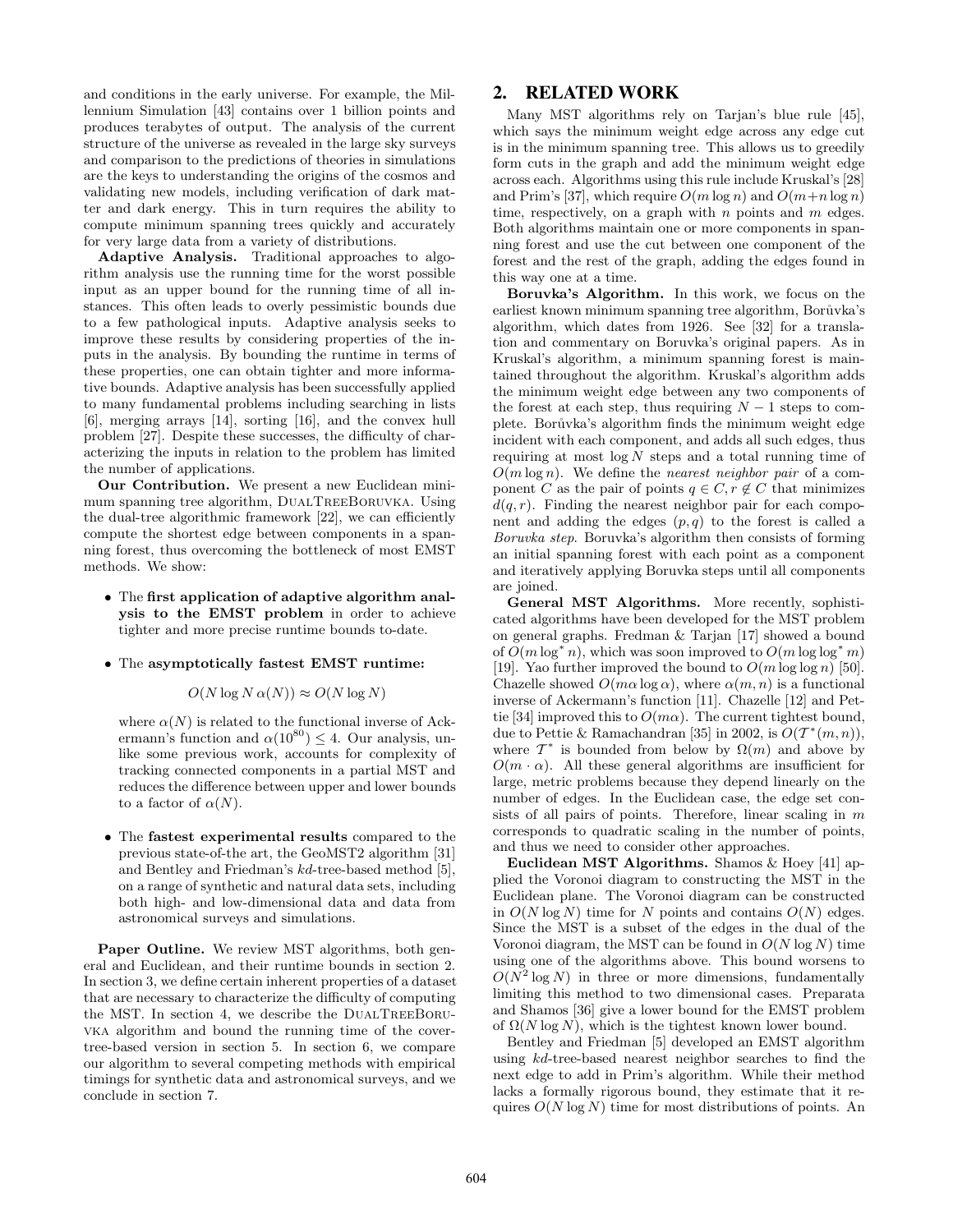alternate implementation of this approach is given in [33]. In 1982, Yao gave a bound of  $O(N^{2-a(k)}(\log N)^{1-a(k)})$  where  $a(k)=2^{-(k+1)}$  for points in a k-dimensional metric space, along with a  $O((N \log N)^{1.8})$  bound for points in three dimensions [51]. Agarwal *et al.* (1991) related the running time to the *bichromatic closest pair (BCP)* problem. Given a set of red and a set of blue points, the bichromatic closest pair is the red point r and blue point b such that  $d(r, b)$  is minimized. They showed a bound of  $O(F_d(N,N) \log^d(N)),$ where  $F_d(N,M)$  is the time to solve the BCP problem with N blue and M red points in  $d$  dimensions [1].

**WSPD-based Methods.** Callahan & Kosaraju's *Well-Separated Pair Decomposition (WSPD)* [10] forms the basis of the most recent EMST algorithms. The WSPD is defined as a set of pairs of nodes in a space-partitioning tree such that for each pair of points  $(p, q)$ , we have  $p \in P, q \in Q$ for exactly one pair of nodes  $(P, Q)$ , and the the nodes in any pair are farther apart than the diameter of either node. It can be shown that the WSPD has  $O(N)$  pairs of nodes, and that the MST is a subset of the edges formed between the closest pair of points in each pair of nodes. In [9], the authors use the WSPD to improve Agarwal and coworker's 1991 bound to  $O(F_d(N,N) \log N)$ . Their algorithm uses the WSPD-based nearest neighbor algorithm to compute neighbors of components for Boruvka's algorithm. The method identifies a list of pairs in the WSPD, for which bichromatic closest pair computations are performed to find edges of the MST. This algorithm is superficially similar to our method, but only locates neighbors for small components in each iteration. It also requires bookkeeping and connectedness queries which are not factored into the analysis, and no experimental results are shown.

Narasimhan *et al.* [31] implement a variant of this method, which they attribute to [9]. In this algorithm, GeoMST, they compute the BCP for each pair in the WSPD, then apply Kruskal's algorithm to the resulting edge set. They improve this method by postponing and avoiding some BCP computations and refer to the resulting algorithm as GeoMST2. This method can be successfully applied to point sets of any dimensionality; however, the constant in the  $O(N)$  size of the WSPD grows exponentially in the dimension and is often very large in practice. The authors argue that the algorithm has an expected  $O(N \log N)$  running time, but do not prove this rigorously. They also demonstrate favorable running times on several data sets.

These algorithms are the most sophisticated methods for the EMST problem in terms of both theoretical analysis and practical performance. The runtime bound in terms of the bichromatic closest pairs problem is the tightest available given optimistic runtimes for bichromatic closest pairs, but it is incomplete without bounding F*d*. Bentley and Friedman's kd-tree-based method and the tree- and WSPD-based GeoMST2 are the most practically viable algorithms. We return to these methods in our experimental analysis.

# **3. PROPERTIES OF THE DATA**

We now consider the problem of computing the EMST in relation to properties of the data. We present three objective parameters, independent of any algorithm and argue that these parameters capture difficulties in computing the MST.

**Expansion Constant.** The *expansion constant*, due to Karger and Ruhl [26], bounds the maximum increase in the density of points as a function of the distance from any point, and was used in adaptive analysis of nearest neighbors in previous work [7, 38].

*Definition 1.* Let S be a set of points in a metric space  $(X, d)$ . Let  $B_S(p, r) = \{q \in S : d(p, q) \leq r\}$ . Then, the *expansion constant* c of S is defined as the smallest  $c \geq 2$ such that for all  $p \in X$  and all  $r > 0$ 

$$
|B_S(p, 2r)| \le c|B_S(p, r)|\tag{1}
$$

While the expansion constant depends only on the pairwise distances between points, the MST has a "higher-order" structure. In other words, the MST depends on distances between clusters of points in addition to distances between the individual points. Since the expansion constant does not capture this structure, we define two new parameters: the *cluster expansion constant* and *linkage expansion constant*.

**Boruvka Clustering.** We first require a definition of clusters. Independently of how they are computed, successive Boruvka steps define a hierarchical clustering of the data. We can therefore define and use the *Boruvka clustering* without reference to any method for computing it.

*Definition 2.* Given a point set S, the *Boruvka clustering* at level  $i$ ,  $D_i$ , is the clustering obtained from applying a single Boruvka step to the clustering  $D_{i-1}$ .  $D_1$  consists of each point as its own cluster.

**Cluster Expansion Constant.** Given the Boruvka clustering, we define the new expansion constants. Let  $B_i^c(q, r)$ be the set of all components  $C_p$  with a point  $p \in C_p$  such that  $d(q, p) \leq r$ . Using this *component-wise ball*, we define the *cluster expansion constant*.

*Definition 3.* The *cluster expansion constant* is the smallest real number c*<sup>p</sup>* such that

$$
|B_i^c(q, 2r)| \le c_p |B_i^c(q, r)| \tag{2}
$$

for all points  $q \in S$ , distances  $r > 0$ , and each level of the Boruvka clustering D*i*.

**Linkage Expansion Constant.** Let  $C_1$  and  $C_2$  be two clusters in the Boruvka clustering at level i and let  $S_1 \subseteq C_1$ and  $S_2 \subseteq C_2$ . Let  $B_i^l(S_1, S_2, r)$  be the set of all pairs  $(p, q)$ such that  $p \in S_1$ ,  $q \in S_2$ , and  $d(p, q) \leq r$ .

*Definition 4.* The *linkage expansion constant* is the smallest real number c*<sup>l</sup>* such that

$$
|B_i^l(S_1, S_2, 2r)| \le c_l |B_i^l(S_1, S_2, r)| \tag{3}
$$

for all levels of the Boruvka clustering  $D_i$ , clusters  $C_1$  and  $C_2$  at level i, subsets  $S_1 \subseteq C_1, S_2 \subseteq C_2$ , and distances  $r > 0$ .

**Intuition for New Parameters.** The time to compute the EMST for any algorithm is ultimately governed by the number of distance computations needed to distinguish edges that belong in the MST from those that do not. If the incorrect edges can be excluded from consideration with few computations, then it may be possible to compute the MST efficiently. On the other hand, if there are very many possible nearest neighbors of a given component, it may be impossible to avoid computing the distances to all such neighbors to find the nearest.

One possible case where the correct MST edge may be difficult to identify is given in Figure 1(a). Since  $Q$  is nearly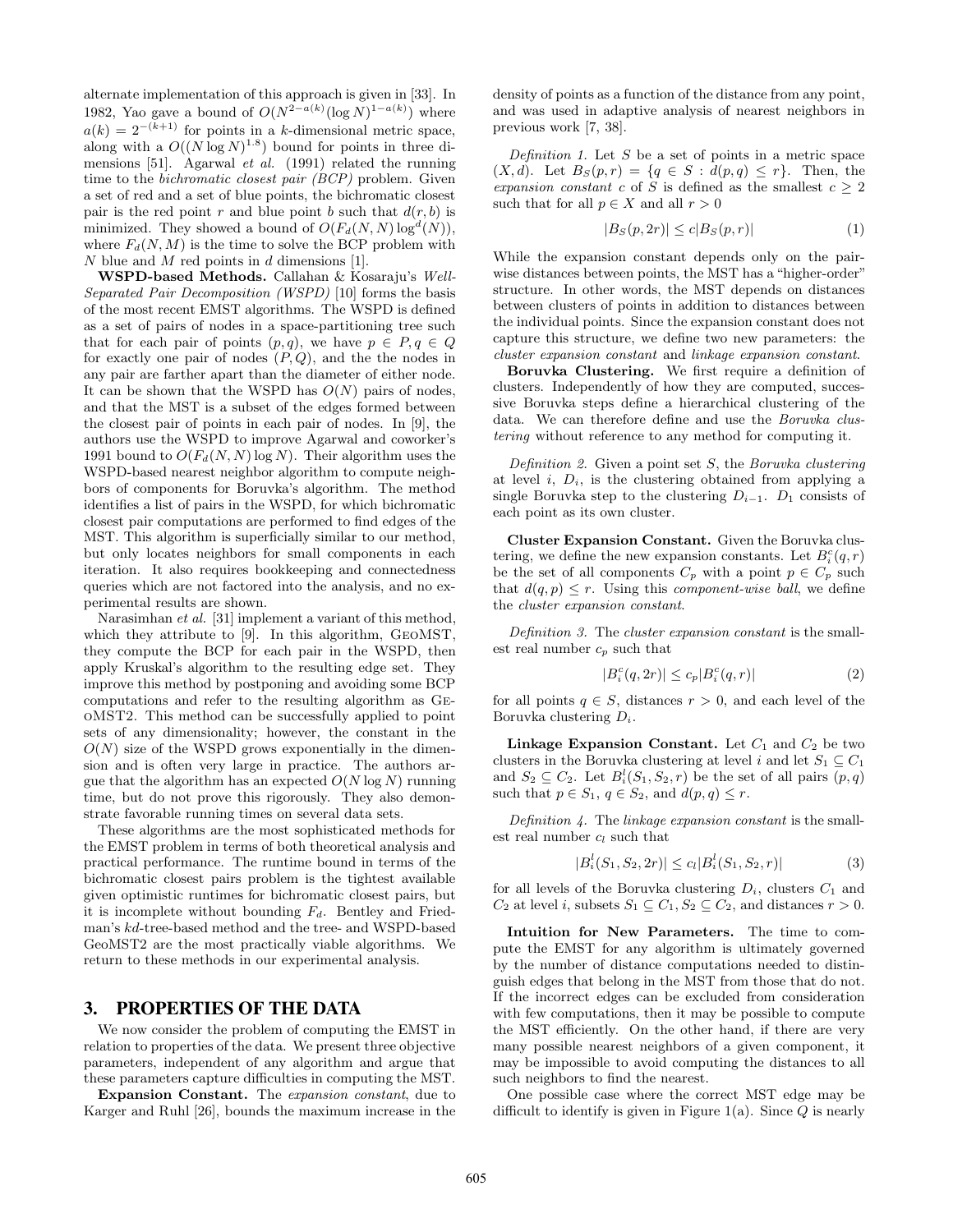

**Figure 1: Cases illustrating expansion constants.**

equidistant from the points in  $R$ , there are many edges with nearly the same length as the edge in the MST. In this case, the expansion constant must be at least as large as the number of points in R.

Figure 1(b) shows an analogous possibility. Here, the  $MST$  must have an edge from the component  $Q$  to one of the components in the ring  $R$ . As before, the possible edges have nearly the same length, and it may be difficult to find the shortest edge. However, the expansion constant may still be small relative to the number of points. If Q contains  $|R|/c$  points, then it is possible for the expansion constant to be bounded by c, even if R has  $O(N)$  points. The cluster expansion constant is large in this case, so it captures this possible source of difficulty in computing the MST.

Figure 1(c) shows another case where finding the correct edges of the MST is difficult. There are many possible nearest neighbor pairs, and therefore many possible nearest neighbor edges, between  $Q$  and  $R$ . As in Figure 1(b), the expansion constant may still be small. Since this set has only two components, the cluster expansion constant is small as well. Here, the linkage expansion constant is large, capturing the difficulty of identifying the MST edge.

As we contended above, the EMST depends on distances between groups of points as well as the pairwise distances. We also argued that the expansion constant alone is insufficient to quantify the amount of computation needed to identify edges in the MST, thus motivating the need for further parameters to understand the behavior of any MST algorithm. We now turn to the definition and adaptive analysis of our new algorithm, DualTreeBoruvka, and show that the combination of all three types of expansion constant does contain enough information about the data to obtain a more precise analysis of the EMST problem.

#### **4. DUAL-TREE BORUVKA ALGORITHM**

The running time of Borůvka's algorithm depends on an efficient method to find the nearest neighbor pair of each component. Here, we describe a method to compute all nearest neighbor pairs simultaneously by amortizing some computations across different points. This allows us to implement Boruvka's algorithm more efficiently than previous methods.

**Dual-Tree Algorithms.** Dual-tree algorithms are a computational framework that has been applied to many problems in computational statistics, physics, and machine learning. These algorithms are the overall fastest known methods for many problems, including all nearest neighbors [22], kernel density estimation [23], mean shift [47], kernel discriminant analysis [39], and *n*-point correlation functions [22, 30].

For concreteness, consider the all nearest neighbors problem: we are given a query set  $Q$  and a reference set  $R$  of points in Euclidean space, each of  $O(N)$  size. The goal is to find, for each point  $q \in Q$ , the point  $r \in R$  such that  $d(q, r)$ is minimized. A brute-force solution to this problem consists of two nested "for" loops which compute all pairwise distances and requires  $O(N^2)$  time. We can improve on this algorithm with a space partitioning tree (e.g. a kd-tree) built on the set of references. For each query, we descend the tree, expanding reference nodes closer to the query first. We store the smallest distance  $d(q, r)$  found so far at each stage of the algorithm, which provides an upper bound on the true nearest neighbor distance. Given this upper bound, we can *prune* nodes in the tree that are far enough away to not contain the true nearest neighbor, thus reducing the total number of distance computations. This *single-tree* method, described in [18], requires roughly  $O(N \log N)$  time.

A *dual-tree* method further improves this by constructing another tree on Q. We consider both a query and reference node, and expand both. When the upper bounds allow, we can then prune a distant reference node for an entire node of queries with a single distance computation. This delivers tremendous speedups in practice and has been shown to require  $O(N)$  time after tree construction with a cover tree [7]. We extend this idea to efficiently find the nearest neighbor pair for each component in a spanning forest.

New Algorithm. Our new algorithm, DUALTREEBORUvka, uses a dual-tree method to find the nearest neighbor pair for each component. Algorithm 1 gives the description of the outer loop. The subroutine UPDATETREE handles the propagation of any bounds up and down the tree and resets the upper bounds  $d(C_q)$  to infinity. We also make use of a disjoint set data structure [45] to store the connected components at each stage of the algorithm. Our algorithm is independent of the particular space partitioning tree used. In this paper, we present experimental results on two instantiations of the algorithm. Algorithm 2 uses a kd-tree, and algorithm 3 uses the cover tree[7].

For the remainder of this work, we assume that we are given a set S of N points in  $\mathbb{R}^d$ . Furthermore, we make the standard assumption that all pairwise distances between points are unique. We make use of the following notation:

- $q \sim r : q$  and r belong to the same component of the spanning forest.
- $R \bowtie Q$ : all points in node R are in the same component as all points in node Q. Similarly,  $r \bowtie q$  in a cover tree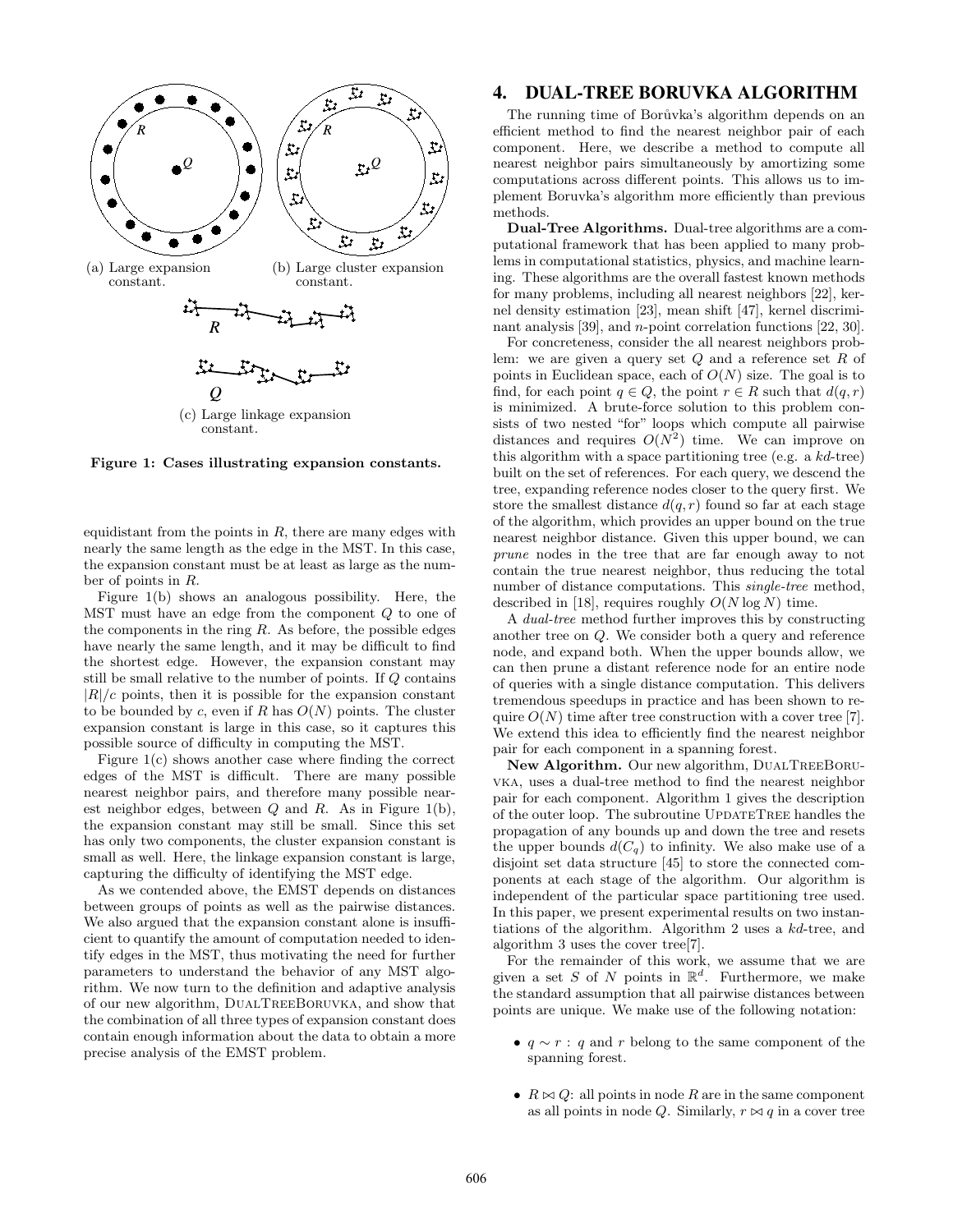#### **Algorithm 1 Dual-Tree Borůvka** (Tree root  $q$ )

 $E = \emptyset$ **while**  $|E| < N - 1$  **do** 

3: **FindComponentNeighbors**(q,q, e)  $E \leftarrow E \ \cup e$ **UpdateTree**(q) 6: **end while**

> denotes that all descendants of r are connected to all descendants of q.

- $C_q$ : the component of the forest containing q
- $d(C_q)$ : distance to current nearest neighbor of component  $C_q$  (initialized to  $\infty$ ).
- $e(C_q)$ : edge from  $C_q$  to its candidate nearest neighbor
- $d(Q, R)$ : the minimum distance between the bounding boxes of nodes Q and R

**DualTreeBoruvka on a** kd**-tree.** The kd-tree [36] is a binary space-partitioning tree which maintains a bounding box for all the points in each node. The root consists of the entire set. Children are formed recursively by splitting the parent's bounding box along the midpoint of its largest dimension and partitioning the points on either side.

In the kd-tree version of DUALTREEBORUVKA, each node Q maintains an upper bound  $d(Q) = \max_{q \in Q} d(C_q)$  and records whether all the points belong to the same component of the spanning forest. A node where all points belong to the same component is referred to as *fully connected*. With these records, we can prune when the distance between the query and reference is larger than  $d(Q)$  or when all the points in Q and R belong to the same component.

Theorem 4.1. *The* FindComponentNeighbors *routine in Algorithm 2 returns the correct nearest neighbor pairs.*

PROOF. The algorithm can only prune in two ways. If Q and R are fully connected, then no edges  $(q, r)$  with  $q \in Q$ and  $r \in R$  can be nearest neighbor pairs. The distance-based prune only occurs when for all  $q \in Q$ ,  $d(C_q) < d(Q, R)$ . Therefore, all components with points in Q must have a candidate neighbor closer than any point in  $R$ , which again implies that no edge  $(q, r)$  can be a nearest neighbor pair. So, for each  $q \in Q$ , the correct Boruvka neighbor r of the component C*<sup>q</sup>* cannot be pruned and must be found in the base case.  $\quad \Box$ 

**DualTreeBoruvka on a Cover Tree.** A cover tree is a data structure introduced by Beygelzimer *et al.* [7] for practically and theoretically efficient nearest-neighbor computations. In previous work, a proof of linear running time for the dual-tree all nearest neighbor algorithm used cover trees [38]. Here, we give a brief overview of the properties of a cover tree used in this paper.

A cover tree consists of a set of nested sets C*i*, each at a scale  $i$ . A node in the cover tree consists of a single point and links to the node's children. The root is a single point at level  $\infty$ . As we descend the tree, the scale decreases, until  $C_{-\infty}$  contains the entire set of points. For convenience, we index nodes in the cover tree with the node's point and use  $p_i$  to denote the node indexed by  $p$  at level  $i$  of the tree.

| <b>Algorithm 2 FindComponentNeighbors</b> ( $kd$ -tree node |                                               |  |  |  |
|-------------------------------------------------------------|-----------------------------------------------|--|--|--|
|                                                             | $Q, kd$ -tree node R, Edge set e)             |  |  |  |
| if $Q \bowtie R$ then                                       |                                               |  |  |  |
| return                                                      |                                               |  |  |  |
|                                                             | 3: else if $d(Q, R) > d(Q)$ then              |  |  |  |
| return                                                      |                                               |  |  |  |
|                                                             | else if $Q$ and R are leaves then             |  |  |  |
| 6:                                                          | for all $q \in Q, r \in R, r \not\sim q$ do   |  |  |  |
|                                                             | if $d(q,r) < d(C_q)$ then                     |  |  |  |
|                                                             | $d(C_q) = d(q, r), e(C_q) = (q, r)$           |  |  |  |
| end if<br>9:                                                |                                               |  |  |  |
| end for                                                     |                                               |  |  |  |
|                                                             | $d(Q) = \max_{a \in Q} d(C_a)$                |  |  |  |
| $12:$ else                                                  |                                               |  |  |  |
|                                                             | $FindComponentNeighbors(Q.left, R.left, e)$   |  |  |  |
|                                                             | $FindComponentNeighbors(Q.right, R.left, e)$  |  |  |  |
| 15:                                                         | $FindComponentNeighbors(Q.left, R.right, e)$  |  |  |  |
|                                                             | $FindComponentNeighbors(Q.right, R.right, e)$ |  |  |  |
|                                                             | $d(Q) = \max\{d(Q.left), d(Q.right)\}\$       |  |  |  |

As in [7], we consider two representations of a cover tree. Conceptually, an algorithm descends from the root  $C_{\infty}$  to the set of all points at level  $C_{-\infty}$ , touching every level in between. Each point in level  $C_i$  has itself as a child in level  $C_{i-1}$  along with any other children. We refer to this idea of the tree as the *implicit* representation and make use of it in the algorithm description and proof. The *explicit representation* allows us to use the cover tree in practice. In the implicit representation, there are many levels where a node has only itself as a child. To create the explicit representation, we combine all such nodes. Therefore, a node is a single point, and contains pointers to all its children. The explicit representation has  $O(N)$  nodes [7].

A cover tree has the following invariant properties:

1. Nesting:  $C_i \subset C_{i-1}$ 

18: **end if**

- 2. Covering: For every  $p \in C_{i-1}$ , there exists a  $q \in C_i$ such that  $d(p, q) \leq 2^i$  and exactly one such q is a parent of p. Note that this implies that if  $p'$  is any descendant of a point  $p \in C_i$ , then  $d(p, p') \leq 2^{i+1}$ .
- 3. Separation: For all  $p, q \in C_i$ ,  $d(p, q) > 2^i$ .

The cover tree version of FINDCOMPONENTNEIGHBORS (Algorithm 3) follows the all nearest neighbor pseudocode given in [38]. The reference set  $R_i$  contains all points at level i that may have a nearest neighbor of a descendant of  $q_i$  as one of their descendants. Therefore, points are pruned from  $R_{i-1}$  in line 12 only when they are too distant to provide a neighbor. All descendants of  $q_j$  are within  $2^{j+1}$  of  $q_j$ and all descendants of points in  $R$  are within  $2<sup>i</sup>$  of a point in  $R$  by the covering invariant. Therefore, any point outside the bound in line 12 cannot be a nearest neighbor for descendants of q*<sup>j</sup>* .

Theorem 4.2. *The* FindComponentNeighbors *routine in Algorithm 3 returns the correct nearest neighbor pair.*

PROOF. For a query  $q_i$  being considered at level j, the algorithm must guarantee that it finds the nearest neighbor pair both for the component  $C_q$  and for all components  $C_{q'}$ , where  $q'$  is a descendant of  $q_j$ . Pruning a fully-connected node can never delete the true nearest neighbor pair.

# **Algorithm 2 FindComponentNeighbors**(kd-tree node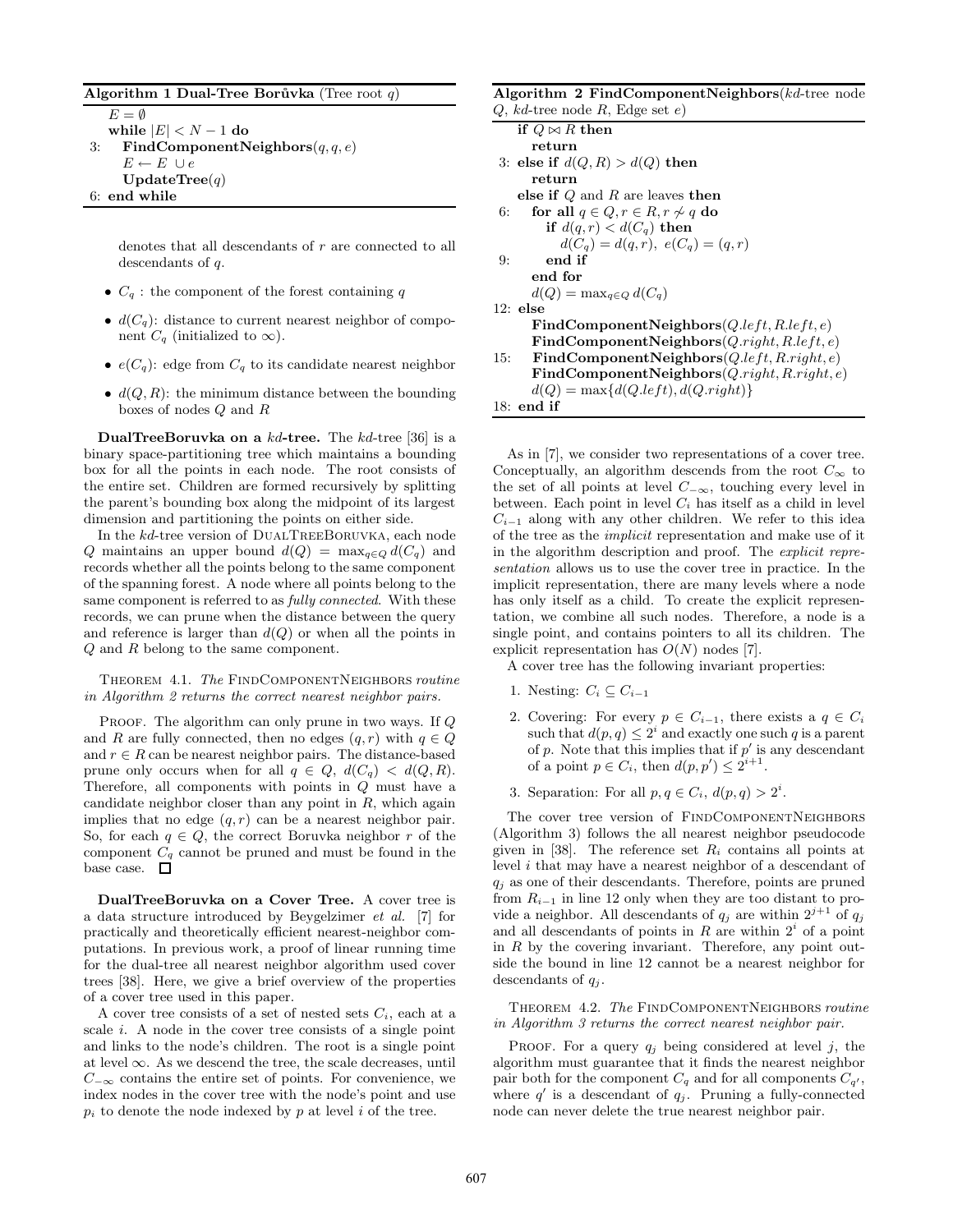**Algorithm 3 FindComponentNeighbors**(Cover tree node  $q_i$ , Reference Set  $R_i$ , Edge set  $e$ )

**if**  $i = -\infty$  **then** 

// base case

3: **for all** q that are descendants of  $q_j$  **and**  $r \in R_i$  with  $r \nsim q d\mathbf{o}$ <br>**if**  $d(a)$ 

$$
\begin{aligned} \textbf{if } d(q,r) &< d(C_q) \textbf{ then} \\ d(C_q) &= d(q,r), \ e(C_q) = (q,r) \end{aligned}
$$

6: **end if end for**

**else** if  $j < i$  **then** 

9: // reference descend

$$
R = \{r \in \text{Children}(r') : r' \in R_i \text{ and } r \not\approx q_j\}
$$
  

$$
d = \min \left\{ d(C_q), \min_{\substack{r \in R \\ r \sim q_j}} \{ d(q_j, r) + 2^i \}, \min_{\substack{r \in R \\ r \neq q_j}} \{ d(q_j, r) \}
$$
  
12: 
$$
R_{i-1} = \{r \in R : d(q_j, r) \leq d + 2^i + 2^{j+2} \}
$$

$$
d(C_q) = d
$$
FindComponentNeighbors $(q_j, R_{i-1}, e)$   
15: else  
// query descend

**for all**  $p_{i-1}$  ∈ Children( $q_i$ ) **do** 18: **FindComponentNeighbors**(p*<sup>j</sup>*−<sup>1</sup>, R*i*, e) **end for end if**

We then consider distance-based pruning. As before, we use the nearest neighbor of the component  $C_q$  that the algorithm has seen up to this point in the execution. This candidate neighbor can be either a previously found nearest neighbor of another point in  $C_q$  (in which case  $d = d(C_q)$ ), a point  $r \in R$   $(d = d(q_j, r))$ , or an inferred descendant of a connected point  $r (d = d(q_j, r) + 2^i)$ . If  $q_j \sim r$  but  $q_j \not\approx r$ , then r must have a descendant r' that is not connected to  $q_j$ . By the covering invariant,  $d(q_j, r') \leq d(q_j, r) + 2^i$ . Therefore, *d* is a valid upper bound for  $C_q$ . Since the distance between any point in  $R$  and any descendant is bounded by  $2<sup>i</sup>$ , any ancestor of the true nearest neighbor of  $q<sub>j</sub>$  must be within  $d+2^i$ , so the algorithm can never prune the ancestor of this neighbor.

We must also show that  $d$  is a valid bound for any descendant q' of q. If q and  $q'$  are in the same component, then this is clearly true, since bounds are shared across components. Otherwise, q is a candidate neighbor for q' and  $d(q, q') \leq$  $2^{j+1}$ . Therefore, we can be sure that  $d(\mathcal{C}_{q'}) \leq 2^{j+1}$ . Let  $r'$  be the correct neighbor for  $q'$ , and let r be the ancestor of r' in R. Then,  $d(q_j, r) \leq d(q_j, q') + d(q', r') + d(r', r) \leq 2^{j+1} + 2^{j+1} + 2^i = 2^{j+2} + 2^i$ . Therefore, the distance prune cannot remove the neighbor of any descendant of q.  $\Box$ 

# **5. RUNTIME ANALYSIS**

In this section, we prove our main theoretical result:

Theorem 5.1. *For a set* S *of* N *points in a metric space with expansion constant* c*, cluster expansion constant* c*p, and linkage expansion constant* c*l, the* DualTreeBoruvka *algorithm using a cover tree requires*

$$
O(\max\{c^6, c_p^2c_l^2\} \cdot c^{10}N\log N \alpha(N))
$$

*time (where*  $\alpha(N)$  *is defined below).* 

PROOF. Since each Borůvka step reduces the number of components in the spanning forest by a factor of at least two, the entire algorithm requires at most  $log N$  iterations. The construction of the cover tree takes  $O(N \log N)$  time (proved in [7]) and only needs to be done once as a preprocessing step. Bookkeeping and cleanup in the tree in between calls to FindComponentNeighbors requires a single depth-first traversal, which takes  $O(N)$  time.

Adding edges requires at most  $O(N)$  UNION operations on the disjoint-set structure, each of which requires  $O(\alpha(N))$ time, with  $\alpha(N)$  defined as follows. Let  $A_k(j) = A_{k-1}^{(j+1)}(j)$ and let  $A_0(i) = i + 1$ . Then, define

$$
\alpha(N) = \min\left\{k : A_k(1) \ge N\right\} \tag{4}
$$

Therefore, in order to complete the proof, we only need to show that the FINDCOMPONENTNEIGHBORS subroutine on a cover tree requires  $O(N \alpha(N))$  time.  $\Box$ 

We first require two lemmas about cover trees, proven in [7]. Both lemmas assume the cover tree is built on a set of  $N$  points in a metric space with expansion constant  $c$ .

Lemma 5.2. *(Width Bound) The number of children of any node in the cover tree is bounded by*  $c^4$ .

Lemma 5.3. *(Depth Bound) The maximum depth in the tree of any point in the explicit representation is*  $O(c^2 \log N)$ .

We now apply our adaptive analysis to bounding the runtime of FINDCOMPONENTNEIGHBORS.

Theorem 5.4. *Under the assumptions of Thm. 5.1, the* FindComponentNeighbors *algorithm on a cover tree (Algorithm 3) finds the nearest neighbor of each component in time bounded by:*

$$
O\left(N + c^{4}N + \max\{c^{6}, c_{p}^{2}c_{i}^{2}\} \cdot N \alpha(N)\right) + \max\{c^{6}, c_{p}^{2}c_{i}^{2}\} \cdot c^{10} \log N \alpha(N)\right)
$$

PROOF. We show that the amount of work done in each line of the algorithm during the entire execution is at most  $O(\max_i |R_i| N \alpha(N)).$  We complete the proof by showing  $\max_i |R_i|$  depends only on c,  $c_p$ , and  $c_l$ .

*Base Case.* The base case (lines 1 through 7) is executed at most once for each explicit query node. Each base case requires  $\max_i |R_i|$  FIND operations, each of which requires  $O(\alpha(N))$  time, so this step takes  $O(\max_i |R_i| \cdot N \alpha(N))$  time.

*Query Descends.* Each query node in the explicit representation is expanded at most once (line 18), so this step requires  $O(N)$  time overall.

*Reference Descends.* On the other hand, a reference node may be expanded more than once. When a query node is expanded, its reference cover set R*<sup>i</sup>* needs to be duplicated for each child of the query. By the width bound, this creates at most  $c<sup>4</sup>$  duplications. Therefore, the total number of reference nodes considered in Line 12 is  $O(c^4N)$ .

At each level,  $|R| \leq c^4 \max_i |R_i|$ . Since the maximum depth of a node is  $O(c^2 \log N)$  (depth bound), the number of nodes considered in Line 14 is  $O(c^6 \max_i |R_i| \log N)$ . Considering possible duplication across queries, the total number of calls to Line 14 is at most  $O(c^{10} \max_i |R_i| \log N)$ . Computing  $d$  in each reference descend involves checking the connectedness of  $q_j$  and r, which requires  $O(\alpha(N))$  time, for a total running time of  $O(c^{10} \max_i |R_i| \log N \alpha(N)).$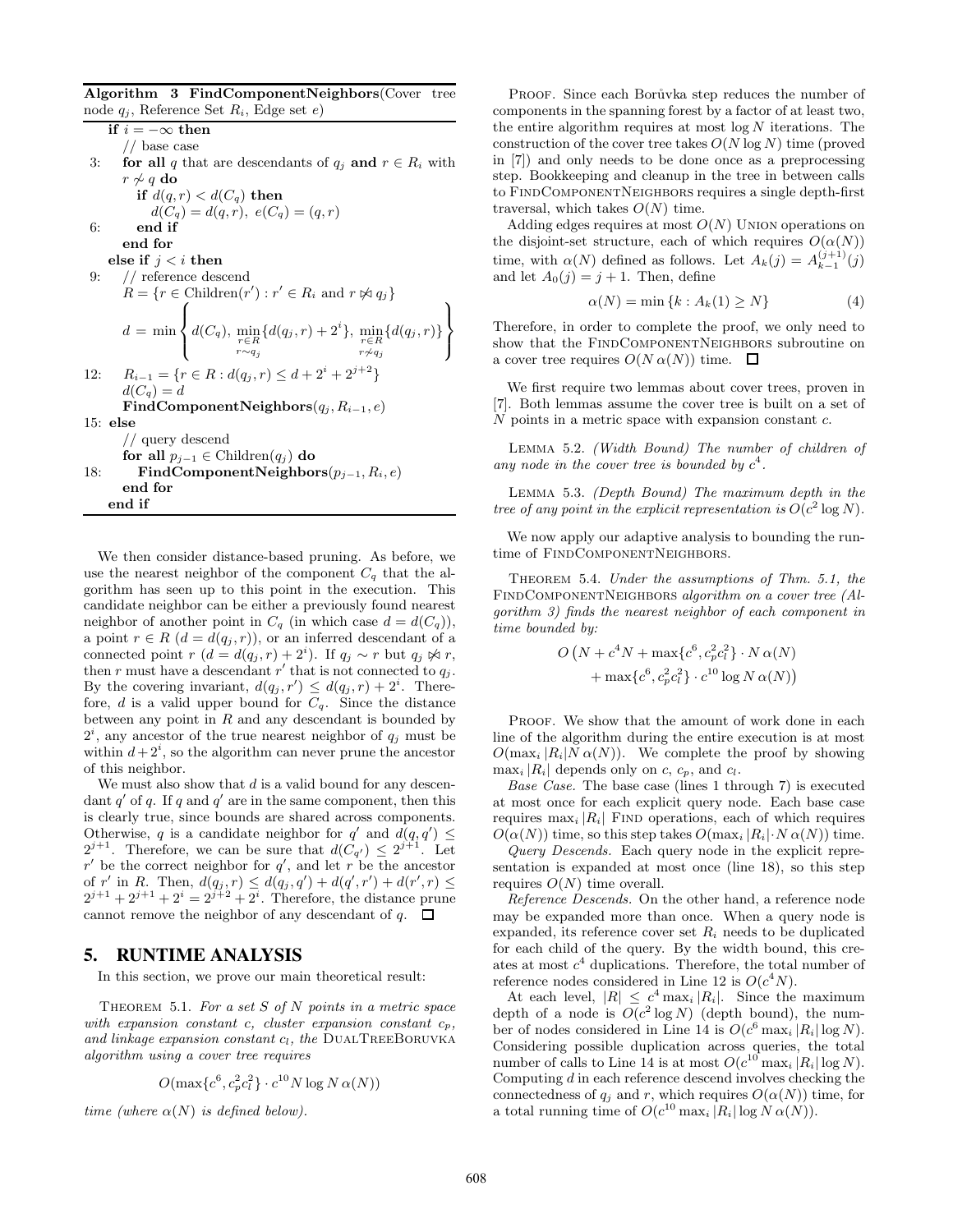*Bounding*  $|R_i|$ . For a given query  $q_i$  and reference cover set  $R_i$ , we compute the upper bound distance  $d$ . Then,  $R_{i-1}$  = { $r \in R$  :  $d(q_j, r) \leq d + 2^i + 2^{j+2}$ }. Since  $j < i$  in this part of the algorithm, and since the query and reference trees are identical,  $j = i-1$ . Therefore,  $B(q_j, d+2^i+2^{j+2}) =$  $B(q_j, d+2^{i+1}+2^i).$ 

Consider two cases: first let  $d \leq 2^{i+2}$ . Then, as in [7], we bound number of balls of radius 2*<sup>i</sup>*−<sup>2</sup> that can be packed into  $B(q_j, d + 2^{i+1})$  by:

$$
|B(q_j, d + 2^{i+1} + 2^i + 2^{i-2})|
$$
  
\n
$$
\leq |B(p, 2(d + 2^{i+1} + 2^i) + 2^{i-2})|
$$
  
\n
$$
\leq |B(p, 2^{i+4})|
$$
  
\n
$$
\leq c^6 |B(p, 2^{i-2})|
$$

Each ball of radius  $2^{i-2}$  can contain at most one point in  $C_{i-1}$  by the separation invariant. Therefore, the number of points in  $B(q_j, d + 2^{i+1} + 2^i) \cap C_{i-1} \subseteq R_{i-1}$  is at most  $c^6$ .

Consider the other case where  $d > 2^{i+2}$ . Without loss of generality, assume that we have computed  $k$  previous iterations. First note that all points within  $B(q_i, d - 2^{i+1})$ must be connected to  $q_j$ . Otherwise, let  $q'$  be a point in  $B(q_j, d - 2^{i+1})$  that is not connected to  $q_j$ . Then, q' has a grandparent  $q''$  at level  $C_{i-1}$  such that  $d(q', q'') \leq 2^i$ . Therefore,

$$
d(q_j, q'') \le d(q_j, q') + d(q', q'') < d - 2^{i+1} + 2^i = d - 2^i
$$

Therefore,  $d(q_j, q'') + 2^i < d$  and  $q_j \not\bowtie q''$ , which contradicts the definition of d in line 11.

The number of components that  $q_j$  may have to search is bounded by

$$
|B_p^c(q_j, d + 2^{i+1} + 2^i)| \leq |B_k^c(q_j, 2d)|
$$
  
\n
$$
\leq c_p^2 |B_k^c(q_j, d/2)|
$$
  
\n
$$
\leq c_p^2 |B_k^c(q_j, d - 2^{i+1})|
$$

As noted above, all points within  $d-2^{i+1}$  of  $q_j$  are connected to  $q_j$ , so the only component in  $B_k^c(q_j, d - 2^{i+1})$  is  $C_q$ .

We now bound the number of points within a component that  $q_j$  may have to consider. Let  $C_r$  be a component distinct from  $C_q$ . Let  $L(q_j)$  denote the set of all leaves that are descendants of  $q_j$ . Let  $d' = \min_{q \in L(q_j), r \in C_r} d(q, r)$ . Then,

$$
|B_k^l(C_q \cap L(q_j), C_r, d+2^{i+1}+2^i)|
$$
  
\n
$$
\leq |B_k^l(C_q \cap L(q_j), C_r, 4(d-2^{i+1}))|
$$
  
\n
$$
\leq c_l^2 |B_k^l(C_q \cap L(q_j), C_r, (d-2^{i+1})|)
$$
  
\n
$$
\leq c_l^2 |B_k^l(C_q \cap L(q_j), C_r, d')|
$$

By the above argument, there can be at most one pair in  $B_k^l(C_q \cap L(q_j), C_r, d')$ . Therefore, there are at most  $c_l^2$  points in  $C_r$  contained in  $B(q_j, d+2^{i+1}+2^i)$ . In the worst case, each of these points is at level  $C_{i-1}$  of the tree and must be considered in  $R_{i-1}$ . There are at most  $c_p^2$  components  $C_r$  that can contribute points, so the maximum number of points in  $R_{i-1}$  is  $c_p^2 c_l^2$ .

Combining these cases, we have  $\max_i |R_i| \leq \max\{c^6, c_p^2 c_i^2\}.$ 

Therefore, the running time is:

$$
O\left(N + c^{4}N + \max\{c^{6}, c_{p}^{2}c_{l}^{2}\} \cdot N \alpha(N)\right) + \max\{c^{6}, c_{p}^{2}c_{l}^{2}\} \cdot c^{10} \log N \alpha(N)\right)
$$

which completes the proof.  $\Box$ 

Theorem 5.4 shows that each call to FINDCOMPONENT-NEIGHBORS requires at most  $O(N \alpha(N))$  time. By combining this with the observation above that DualTreeBoru-VKA requires at most  $log N$  calls to  $FINDCOMPONENTNEIGH$ bors, we arrive at the runtime stated in Thm. 5.1, namely

$$
O(N \log N \alpha(N)) \approx O(N \log N)
$$

#### **6. IMPLEMENTATION & EXPERIMENTS**

**Algorithms Implemented.** We present results for kdtree-based and cover-tree-based DualTreeBoruvka. For comparsion, we implemented the other fast EMST methods mentioned in section 2. Specifically, we compare against the single-fragment EMST algorithm from Bentley and Friedman [5], which is an implementation of Prim's algorithm. The algorithm uses a single-tree algorithm on a kd-tree to find the next edge to add at each step. We also show results for the WSPD-based algorithm GeoMST2 [31], described above. Finally, we compare against a naïve implementation of Boruvka's algorithm in which nearest neighbor pairs are computed by iterating over all pairs of points.

**Datasets**. The experiments here are on four datasets: one synthetic and three sets of astronomy data. The synthetic data are drawn from a mixture of ten evenly weighted Gaussians placed uniformly at random in the unit cube in three dimensions. Figure  $2(a)$  compares timing results on these data. Figure 2(b) shows runtimes on four dimensional samples of spectral data from the Sloan Digital Sky Survey. Table 1 has results for two other astronomy datasets: a 40,000 point, 3,840-dimensional set of color spectra from the SDSS, and a million point, 3 dimensional set of  $(x, y, z)$ coordinates from a galaxy-formation simulation.

**Implementation Details.** We implemented all algorithms in the FASTlib  $C++$  library [21]. The code was compiled with gcc version 4.1.2 with the -O2 flag. All experiments were performed on a 3.0 GHz Intel Xeon processor with 8GB of RAM running Linux.

**Results.** We attempted to run all the algorithms on all the sets of data. However, the naïve experiments were limited by time, since the brute-force algorithm scales quadratically. Thus results are missing for the larger sets. The GeoMST2 algorithm is limited by available memory. Although the WSPD contains  $O(N)$  pairs of nodes, the constant factor can be very large. The constant in the  $O(N)$  analysis scales exponentially with the dimension [10], so the storage bottleneck becomes tighter with higher-dimensional data. Missing timings for GeoMST2 indicate that the available memory was exceeded. In our experiments, the Bentley-Friedman algorithm is more efficient than either of these.

In both the synthetic data (Figure  $2(a)$ ) and the SDSS data (Figure 2(b)), DUALTREEBORUVKA on a  $kd$ -tree is the fastest method, by a factor of 2.8 and 4.6 over the Bentley-Freidman method, respectively. On both figures, we plot the slope of the predicted  $N \log N$  performance, scaled to align with the timings for our method.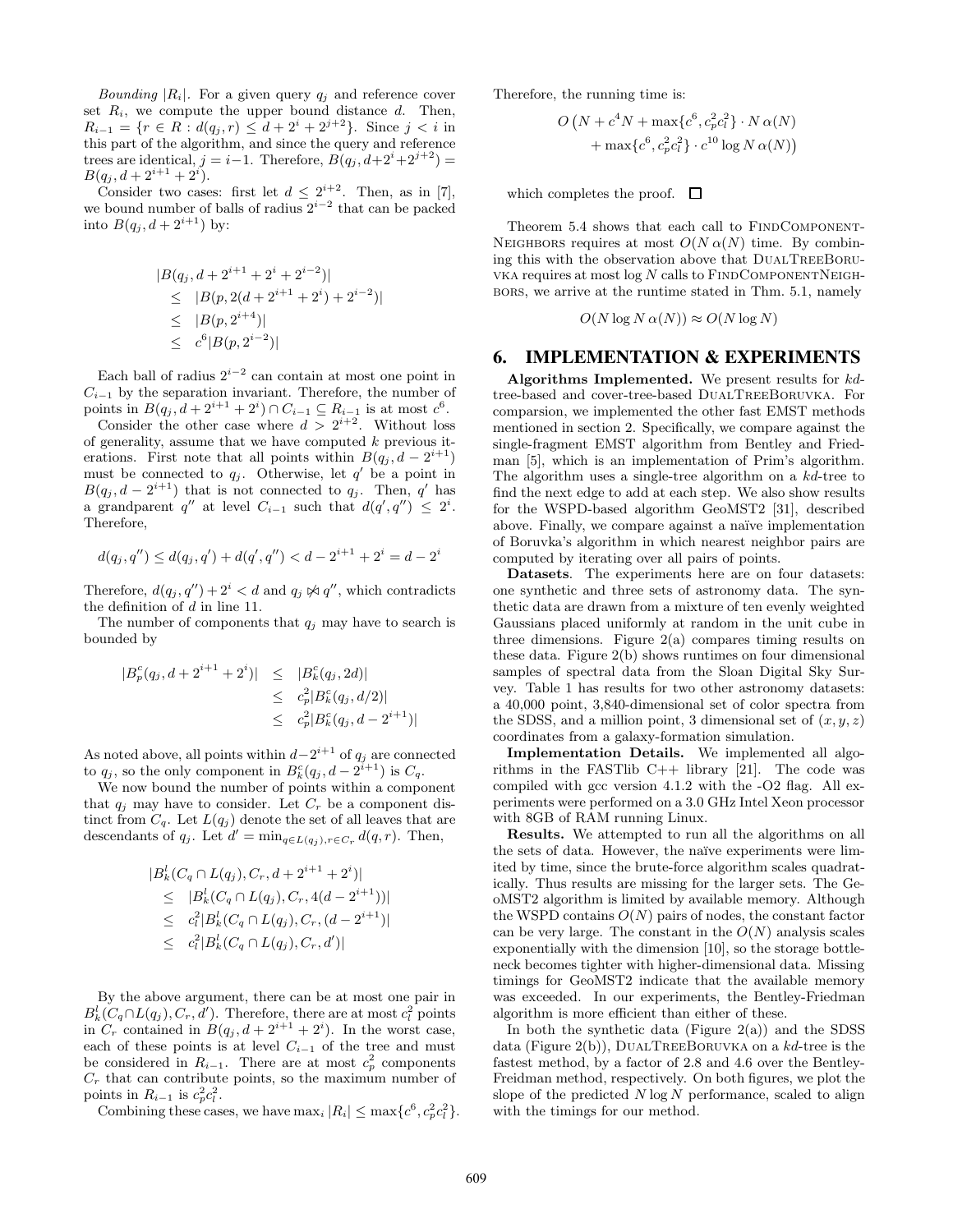

(a) Three-dimensional data generated from a mixture of gaussians.



(b) Four-dimensional SDSS spectra.

**Figure 2: EMST computation times on log-log scale. All timings are in seconds.**

|           | dim  |          | DTB $kd$   DTB cover | $\vert 5 \vert$<br>BF |
|-----------|------|----------|----------------------|-----------------------|
| 40.000    | 3840 | 45825.18 | 15791.37             | 45780.43              |
| 1.000.000 |      | 17.39    | 333.45               | 42.54                 |

**Table 1: Comparison of DualTreeBoruvka and Bentley-Friedman timings. Timings are in seconds.**

Our results also consider dimensionality of the data. In the three- and four-dimensional data given in figure 2, the kd-tree based DualTreeBoruvka is fastest. Unlike most EMST algorithms, our method can also efficiently handle high-dimensional data, as shown in table 1. For the highdimensional SDSS data, the two methods using kd-trees require roughly the same time. DualTreeBoruvka on a cover tree, however, is faster by a factor of 2.9.

# **7. CONCLUSION**

We presented a new algorithm for the EMST problem, DualTreeBoruvka. We also present the first adaptive analysis of this long-standing problem. Combining these, we obtain the tightest runtime bound to-date for computing the EMST -  $O(N \log N \alpha(N)) \approx O(N \log N)$  - which is separated from the best lower bound only by the overwhelmingly slowly-growing function  $\alpha(N) \approx O(1)$ . We leave for future work whether our bound is optimal or if a rigorous  $O(N \log N)$  algorithm can be shown. Our analysis is also the first to avoid explicit (and exponential) dependence on the

dimension of the input. We demonstrate the practical utility of our method for astronomical problems with experiments on data from the Sloan Digital Sky Survey and simulations of galaxy formulation. Comparison against algorithms in the literature shows our method to be the considerably faster on these sets. These experiments also support our theoretical analysis and demonstrate the applicability of our algorithm to both low- and high-dimensional data.

#### **8. ACKNOWLEDGMENTS**

The authors would like to thank Dongryeol Lee and Ryan Riegel for helpful comments on the proof.

## **9. REFERENCES**

- [1] P. K. Agarwal et al. Euclidean minimum spanning trees and bichromatic closest pairs. *Discrete Comput. Geom.*, 6(5):407–422, 1991.
- [2] G. J. Babu and E. D. Feigelson. *Astrostatistics*. Chapman & Hall/CRC, 1996.
- [3] M. Balcan, A. Blum, and S. Vempala. A discriminative framework for clustering via similarity functions. In *Symposium on Theory of Computing*, pages 671–680. ACM, 2008.
- [4] J. D. Barrow, S. P. Bhavsar, and D. H. Sonoda. Minimal spanning trees, filaments and galaxy clustering. *MNRAS*, 216:17–35, Sept. 1985.
- [5] J. Bentley and J. Friedman. Fast Algorithms for Constructing Minimal Spanning Trees in Coordinate Spaces. *IEEE T. Comput.*, 27:97–105, 1978.
- [6] J. Bentley and A. Yao. An almost optimal algorithm for unbounded searching. *Inform. Process. Lett.*, 5(3):82–87, 1976.
- [7] A. Beygelzimer, S. Kakade, and J. Langford. Cover Trees for Nearest Neighbor. *23rd International Conference on Machine learning*, pages 97–104, 2006.
- [8] S. P. Bhavsar and R. J. Splinter. The superiority of the minimal spanning tree in percolation analyses of cosmological data sets. *MNRAS*, 282:1461–1466, 1996.
- [9] P. Callahan and S. Kosaraju. Faster algorithms for some geometric graph problems in higher dimensions. In *Fourth annual ACM-SIAM Symposium on Discrete Algorithms*, pages 291–300, 1993.
- [10] P. B. Callahan and S. R. Kosaraju. A Decomposition of Multidimensional Point Sets with Applications to k-Nearest-Neighbors and n-body Potential Fields. *J. ACM*, 62(1):67–90, 1995.
- [11] B. Chazelle. A faster deterministic algorithm for minimum spanning trees. In *Symposium on Foundations of Computer Science*, pages 22–31, 1997.
- [12] B. Chazelle. A minimum spanning tree algorithm with inverse-ackermann type complexity. *J. ACM*, 47(6):1028–1047, 2000.
- [13] M. Colless et al. The 2dF Galaxy Redshift Survey: spectra and redshifts. *MNRAS*, 328:1039–1063, 2001.
- [14] E. Demaine, A. López-Ortiz, and J. Munro. Adaptive set intersections, unions, and differences. In *SODA*, pages 743–752, 2000.
- [15] M. B. Eisen et al. Cluster analysis and display of genome-wide expression patterns. *PNAS*, 95(25):14863–14868, 1998.